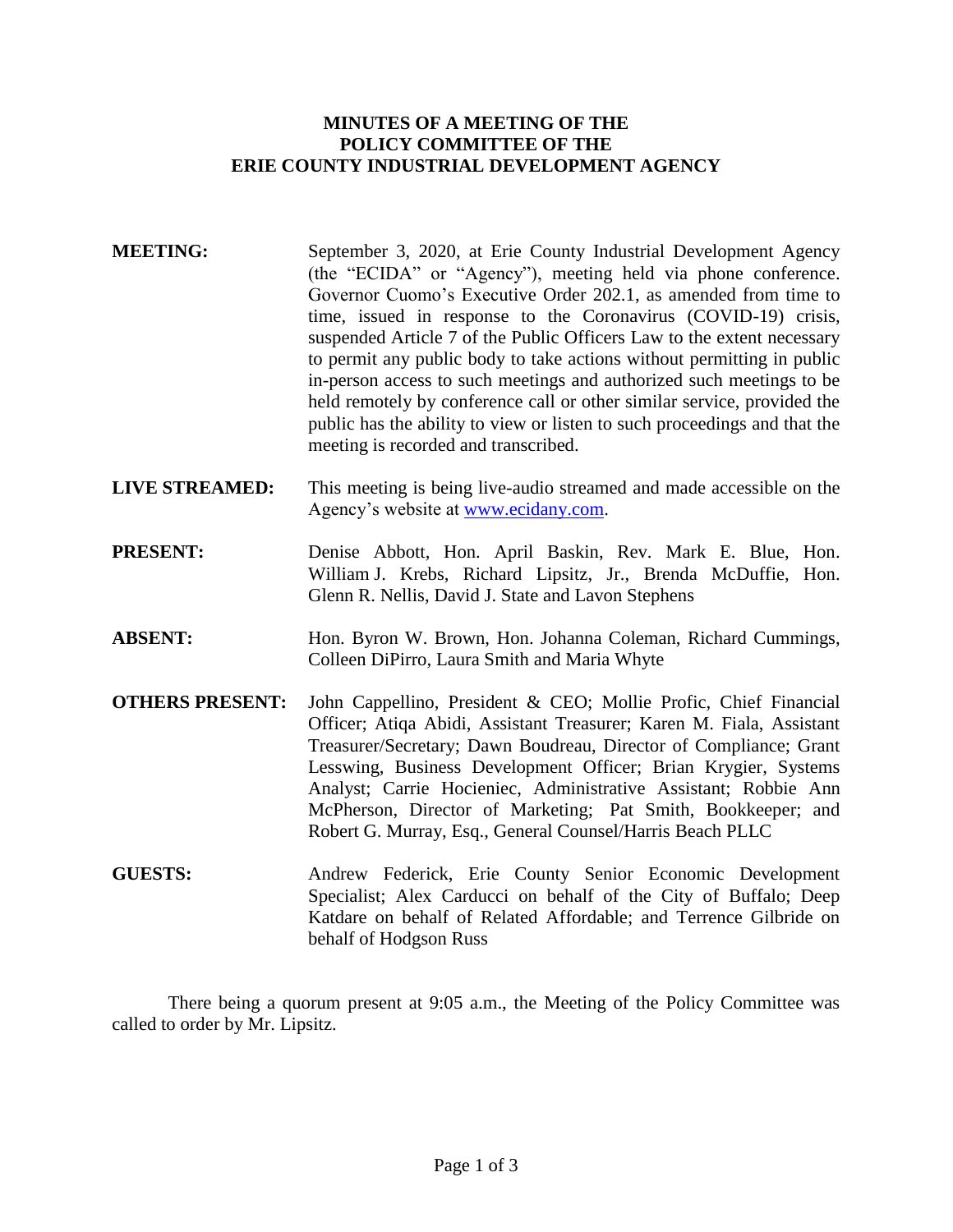## **MINUTES**

The minutes of the August 6, 2020 Policy Committee meeting were presented. Upon motion made by Mr. Nellis and seconded by Ms. Abbott, the aforementioned Policy Committee meeting minutes were then unanimously approved.

## **PROJECT MATRIX**

Mr. Cappellino reviewed the Agency's Project Matrix. Mr. Lipsitz directed that the report be received and filed.

#### **PROJECT PRESENTATIONS**

Related Affordable LLC/Elmwood Square Apartments, 505 Elmwood Avenue (a/k/a 501-505 Elmwood and 258 West Utica), Buffalo, New York. Mr. Cappellino presented this proposed sales tax and mortgage recording tax exemption benefits project also involving the Agency's issuance of its multi-family housing tax exempt revenue bonds in an amount not to exceed \$9,000,000. The project will involve the acquisition, renovation and upgrading of the facility.

Mr. Cappellino stated that in exchange for providing the sales and use tax and mortgage recording tax exemption, the approval of this project will be conditioned upon adherence to certain material terms and conditions with respect to the potential modification, recapture and/or termination of financial assistance as follows:

| Condition               | Term                       | <b>Recapture Provision</b>                       |
|-------------------------|----------------------------|--------------------------------------------------|
|                         |                            | Investment amount equal to or greater than 85%   |
|                         |                            | of project amount.                               |
|                         |                            | Total Project Amount = $$15,826,891$             |
| <b>Total Investment</b> | At project completion      | $85\% = $13,452,857$                             |
|                         | Same as recapture          | Maintain base: 4                                 |
| Employment              | period                     | No new jobs projected                            |
|                         |                            | Adherence to policy including quarterly          |
| Local Labor             | <b>Construction Period</b> | reporting                                        |
|                         | Same as recapture          |                                                  |
| Pay Equity              | period                     | Adherence to policy                              |
|                         | Same as recapture          |                                                  |
| Unpaid Tax              | period                     | Adherence to policy                              |
|                         | 2 years after project      | Recapture of state and local sales tax, mortgage |
| Recapture Period        | completion                 | recording tax                                    |

## **Draft Recapture Material Terms**

General discussion ensued. Ms. McDuffie moved and Ms. Baskin seconded to recommend the project as proposed be forwarded to the members of the ECIDA for approval. Mr. Lipsitz called for the vote and the project was then unanimously approved.